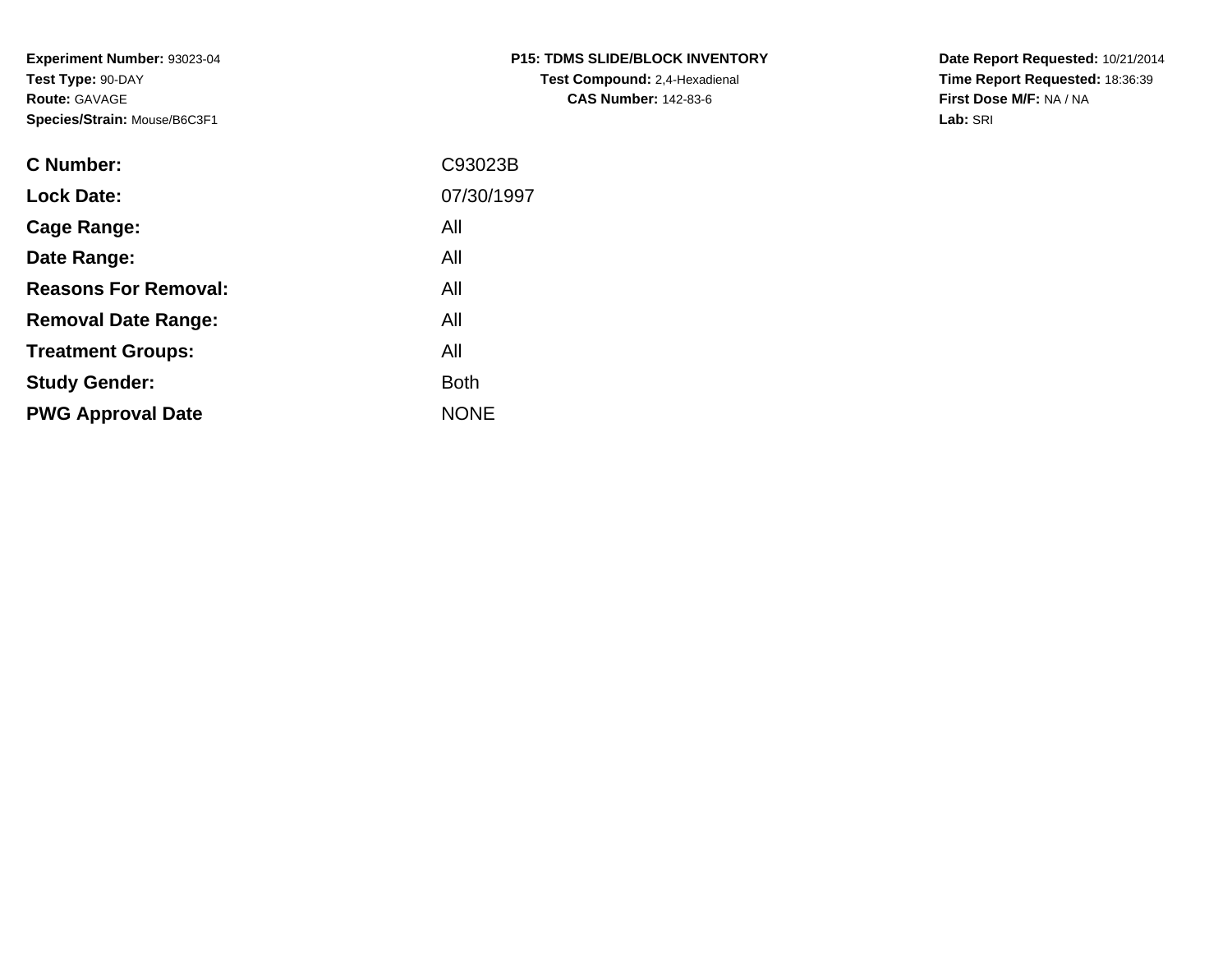**Route:** GAVAGE

10

**Species/Strain:** Mouse/B6C3F1

# **P15: TDMS SLIDE/BLOCK INVENTORYTest Compound:** 2,4-Hexadienal

**CAS Number:** 142-83-6

**Date Report Requested:** 10/21/2014**Time Report Requested:** 18:36:39**First Dose M/F:** NA / NA**Lab:** SRI

| <b>SPECIES: Mouse</b><br><b>STRAIN: B6C3F1</b> |                          |                               | <b>SEX: MALE</b>         | <b>DOSE LEVEL: 0</b>     | MG/KG/DY                    |  |  |  |
|------------------------------------------------|--------------------------|-------------------------------|--------------------------|--------------------------|-----------------------------|--|--|--|
| <b>CID</b><br><b>NUMBER</b>                    | INDIVIDUAL<br>ANIMAL NO. | <b>HISTO</b><br><b>NUMBER</b> | NMBR OF<br><b>SLIDES</b> | NMBR OF<br><b>BLOCKS</b> | <b>WET</b><br><b>TISSUE</b> |  |  |  |
|                                                | 00001                    | 96-78027                      |                          |                          | Y N                         |  |  |  |
| 2                                              | 00002                    | 96-78028                      |                          |                          | Y N                         |  |  |  |
| 3                                              | 00003                    | 96-78029                      | .                        |                          | Y N                         |  |  |  |
| 4                                              | 00004                    | 96-78030                      |                          |                          | Y N                         |  |  |  |
| 5                                              | 00005                    | 96-78031                      |                          |                          | Y N                         |  |  |  |
| 6                                              | 00006                    | 96-78032                      |                          |                          | Y N                         |  |  |  |
| $\overline{7}$                                 | 00007                    | 96-78033                      |                          |                          | Y N                         |  |  |  |
| 8                                              | 00008                    | 96-78034                      |                          |                          | Y N                         |  |  |  |
| 9                                              | 00009                    | 96-78035                      |                          |                          | Y N                         |  |  |  |

 IN MY OPINION THIS MATERIAL IS OF SUFFICIENT QUALITY TO BE RETAINED IN THECARCINOGENESIS REPOSITORY UNLESS THE MATERIAL IS MARKED WITH AN ASTERISK

REVIEWED BY REPOSITORY SUPERVISOR

<sup>00010</sup> 96-76252 ................ ................ Y N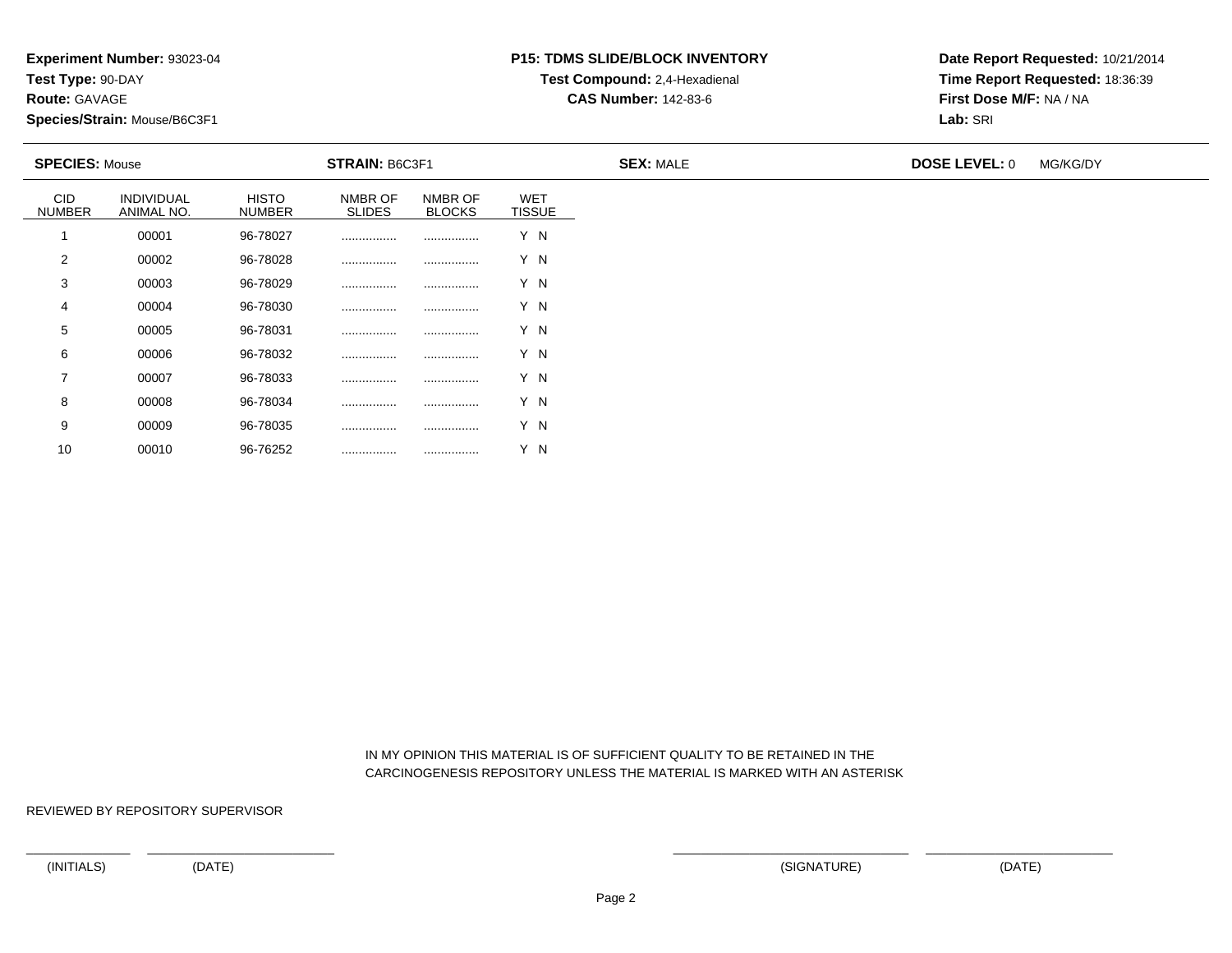**Route:** GAVAGE

20

**Species/Strain:** Mouse/B6C3F1

# **P15: TDMS SLIDE/BLOCK INVENTORYTest Compound:** 2,4-Hexadienal

**CAS Number:** 142-83-6

**Date Report Requested:** 10/21/2014**Time Report Requested:** 18:36:39**First Dose M/F:** NA / NA**Lab:** SRI

| <b>SPECIES: Mouse</b> |                          |                               | <b>STRAIN: B6C3F1</b>    |                          |                             | <b>SEX: MALE</b> | <b>DOSE LEVEL: 7.5</b><br>MG/KG/DY |  |  |
|-----------------------|--------------------------|-------------------------------|--------------------------|--------------------------|-----------------------------|------------------|------------------------------------|--|--|
| CID<br><b>NUMBER</b>  | INDIVIDUAL<br>ANIMAL NO. | <b>HISTO</b><br><b>NUMBER</b> | NMBR OF<br><b>SLIDES</b> | NMBR OF<br><b>BLOCKS</b> | <b>WET</b><br><b>TISSUE</b> |                  |                                    |  |  |
| 11                    | 00011                    | 96-78036                      |                          |                          | Y N                         |                  |                                    |  |  |
| 12                    | 00012                    | 96-78037                      |                          |                          | Y N                         |                  |                                    |  |  |
| 13                    | 00013                    | 96-78038                      |                          |                          | Y N                         |                  |                                    |  |  |
| 14                    | 00014                    | 96-78039                      |                          |                          | Y N                         |                  |                                    |  |  |
| 15                    | 00015                    | 96-78040                      |                          |                          | Y N                         |                  |                                    |  |  |
| 16                    | 00016                    | 96-78041                      |                          |                          | Y N                         |                  |                                    |  |  |
| 17                    | 00017                    | 96-78042                      |                          |                          | Y N                         |                  |                                    |  |  |
| 18                    | 00018                    | 96-78043                      |                          |                          | Y N                         |                  |                                    |  |  |
| 19                    | 00019                    | 96-78044                      | .                        |                          | Y N                         |                  |                                    |  |  |

 IN MY OPINION THIS MATERIAL IS OF SUFFICIENT QUALITY TO BE RETAINED IN THECARCINOGENESIS REPOSITORY UNLESS THE MATERIAL IS MARKED WITH AN ASTERISK

REVIEWED BY REPOSITORY SUPERVISOR

<sup>00020</sup> 96-78045 ................ ................ Y N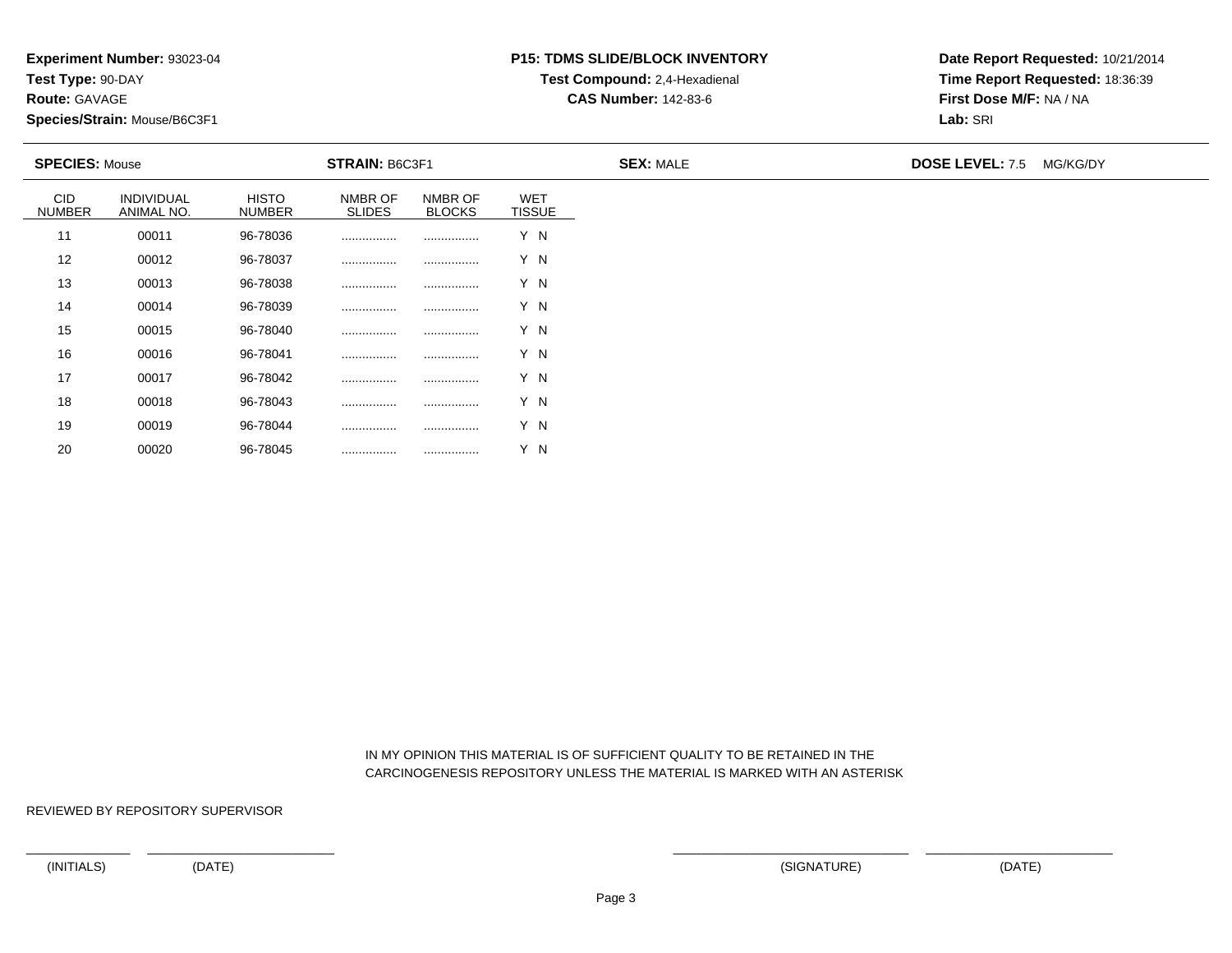**Route:** GAVAGE

30

**Species/Strain:** Mouse/B6C3F1

# **P15: TDMS SLIDE/BLOCK INVENTORYTest Compound:** 2,4-Hexadienal

**CAS Number:** 142-83-6

**Date Report Requested:** 10/21/2014**Time Report Requested:** 18:36:39**First Dose M/F:** NA / NA**Lab:** SRI

| <b>SPECIES: Mouse</b>       |                                 |                               | <b>STRAIN: B6C3F1</b>    |                          |                             | <b>SEX: MALE</b> | <b>DOSE LEVEL: 15</b> | MG/KG/DY |
|-----------------------------|---------------------------------|-------------------------------|--------------------------|--------------------------|-----------------------------|------------------|-----------------------|----------|
| <b>CID</b><br><b>NUMBER</b> | <b>INDIVIDUAL</b><br>ANIMAL NO. | <b>HISTO</b><br><b>NUMBER</b> | NMBR OF<br><b>SLIDES</b> | NMBR OF<br><b>BLOCKS</b> | <b>WET</b><br><b>TISSUE</b> |                  |                       |          |
| 21                          | 00021                           | 96-78046                      |                          | .                        | Y N                         |                  |                       |          |
| 22                          | 00022                           | 96-78047                      |                          |                          | Y N                         |                  |                       |          |
| 23                          | 00023                           | 96-78048                      |                          |                          | Y N                         |                  |                       |          |
| 24                          | 00024                           | 96-78049                      |                          |                          | Y N                         |                  |                       |          |
| 25                          | 00025                           | 96-78050                      |                          |                          | Y N                         |                  |                       |          |
| 26                          | 00026                           | 96-78051                      |                          |                          | Y N                         |                  |                       |          |
| 27                          | 00027                           | 96-78052                      |                          |                          | Y N                         |                  |                       |          |
| 28                          | 00028                           | 96-78053                      |                          | .                        | Y N                         |                  |                       |          |
| 29                          | 00029                           | 96-78054                      |                          |                          | Y N                         |                  |                       |          |

#### IN MY OPINION THIS MATERIAL IS OF SUFFICIENT QUALITY TO BE RETAINED IN THECARCINOGENESIS REPOSITORY UNLESS THE MATERIAL IS MARKED WITH AN ASTERISK

REVIEWED BY REPOSITORY SUPERVISOR

<sup>00030</sup> 96-78055 ................ ................ Y N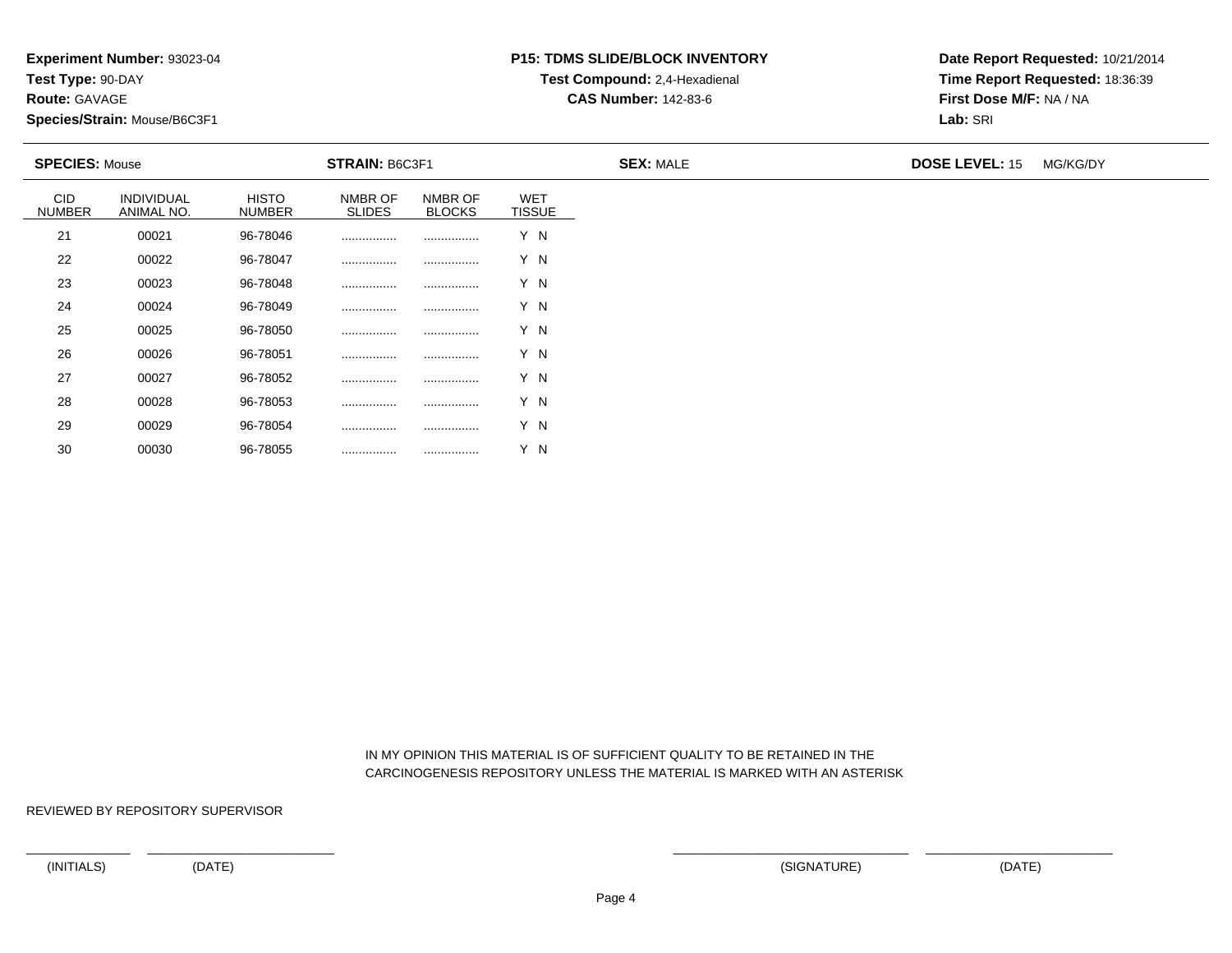**Route:** GAVAGE

40

**Species/Strain:** Mouse/B6C3F1

# **P15: TDMS SLIDE/BLOCK INVENTORYTest Compound:** 2,4-Hexadienal

**CAS Number:** 142-83-6

**Date Report Requested:** 10/21/2014**Time Report Requested:** 18:36:39**First Dose M/F:** NA / NA**Lab:** SRI

| <b>SPECIES: Mouse</b>       |                                 |                               | <b>STRAIN: B6C3F1</b>    |                          |                             | <b>SEX: MALE</b> | <b>DOSE LEVEL: 30</b> | MG/KG/DY |
|-----------------------------|---------------------------------|-------------------------------|--------------------------|--------------------------|-----------------------------|------------------|-----------------------|----------|
| <b>CID</b><br><b>NUMBER</b> | <b>INDIVIDUAL</b><br>ANIMAL NO. | <b>HISTO</b><br><b>NUMBER</b> | NMBR OF<br><b>SLIDES</b> | NMBR OF<br><b>BLOCKS</b> | <b>WET</b><br><b>TISSUE</b> |                  |                       |          |
| 31                          | 00031                           | 96-78056                      | .                        | .                        | Y N                         |                  |                       |          |
| 32                          | 00032                           | 96-78057                      |                          |                          | Y N                         |                  |                       |          |
| 33                          | 00033                           | 96-78058                      |                          |                          | Y N                         |                  |                       |          |
| 34                          | 00034                           | 96-78059                      |                          |                          | Y N                         |                  |                       |          |
| 35                          | 00035                           | 96-78060                      |                          |                          | Y N                         |                  |                       |          |
| 36                          | 00036                           | 96-78061                      |                          |                          | Y N                         |                  |                       |          |
| 37                          | 00037                           | 96-78062                      |                          |                          | Y N                         |                  |                       |          |
| 38                          | 00038                           | 96-78063                      |                          | .                        | Y N                         |                  |                       |          |
| 39                          | 00039                           | 96-78064                      |                          |                          | Y N                         |                  |                       |          |

 IN MY OPINION THIS MATERIAL IS OF SUFFICIENT QUALITY TO BE RETAINED IN THECARCINOGENESIS REPOSITORY UNLESS THE MATERIAL IS MARKED WITH AN ASTERISK

REVIEWED BY REPOSITORY SUPERVISOR

<sup>00040</sup> 96-78065 ................ ................ Y N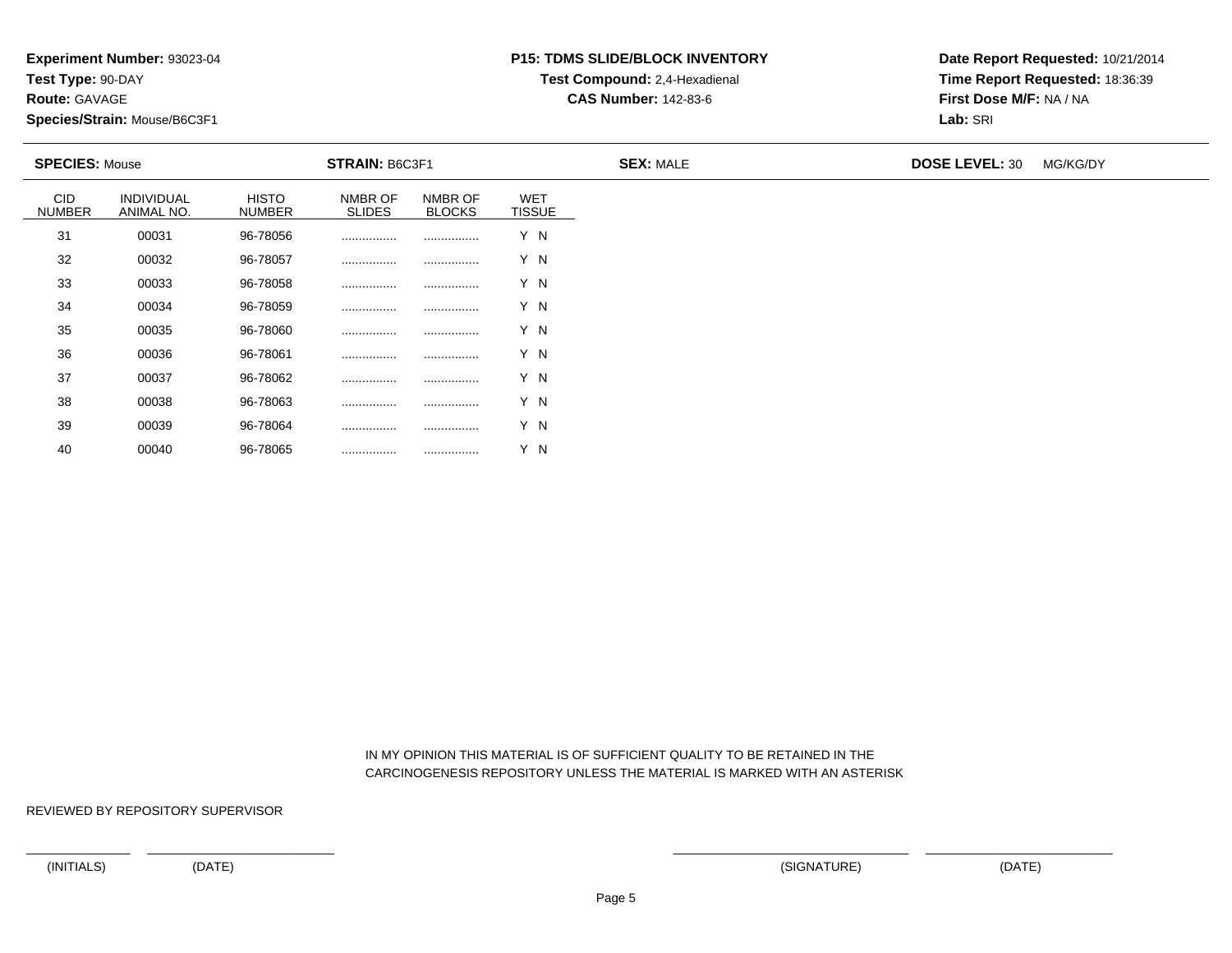**Route:** GAVAGE

50

**Species/Strain:** Mouse/B6C3F1

# **P15: TDMS SLIDE/BLOCK INVENTORYTest Compound:** 2,4-Hexadienal

**CAS Number:** 142-83-6

**Date Report Requested:** 10/21/2014**Time Report Requested:** 18:36:39**First Dose M/F:** NA / NA**Lab:** SRI

| <b>SPECIES: Mouse</b>       |                          |                               | <b>STRAIN: B6C3F1</b>    |                          |                             | <b>SEX: MALE</b> | <b>DOSE LEVEL: 60</b> | MG/KG/DY |
|-----------------------------|--------------------------|-------------------------------|--------------------------|--------------------------|-----------------------------|------------------|-----------------------|----------|
| <b>CID</b><br><b>NUMBER</b> | INDIVIDUAL<br>ANIMAL NO. | <b>HISTO</b><br><b>NUMBER</b> | NMBR OF<br><b>SLIDES</b> | NMBR OF<br><b>BLOCKS</b> | <b>WET</b><br><b>TISSUE</b> |                  |                       |          |
| 41                          | 00041                    | 96-78066                      | .                        | .                        | Y N                         |                  |                       |          |
| 42                          | 00042                    | 96-78067                      |                          |                          | Y N                         |                  |                       |          |
| 43                          | 00043                    | 96-78068                      |                          |                          | Y N                         |                  |                       |          |
| 44                          | 00044                    | 96-78069                      |                          |                          | Y N                         |                  |                       |          |
| 45                          | 00045                    | 96-78070                      |                          |                          | Y N                         |                  |                       |          |
| 46                          | 00046                    | 96-76253                      |                          |                          | Y N                         |                  |                       |          |
| 47                          | 00047                    | 96-78071                      |                          |                          | Y N                         |                  |                       |          |
| 48                          | 00048                    | 96-78072                      |                          | .                        | Y N                         |                  |                       |          |
| 49                          | 00049                    | 96-78073                      |                          |                          | Y N                         |                  |                       |          |

 IN MY OPINION THIS MATERIAL IS OF SUFFICIENT QUALITY TO BE RETAINED IN THECARCINOGENESIS REPOSITORY UNLESS THE MATERIAL IS MARKED WITH AN ASTERISK

REVIEWED BY REPOSITORY SUPERVISOR

<sup>00050</sup> 96-78074 ................ ................ Y N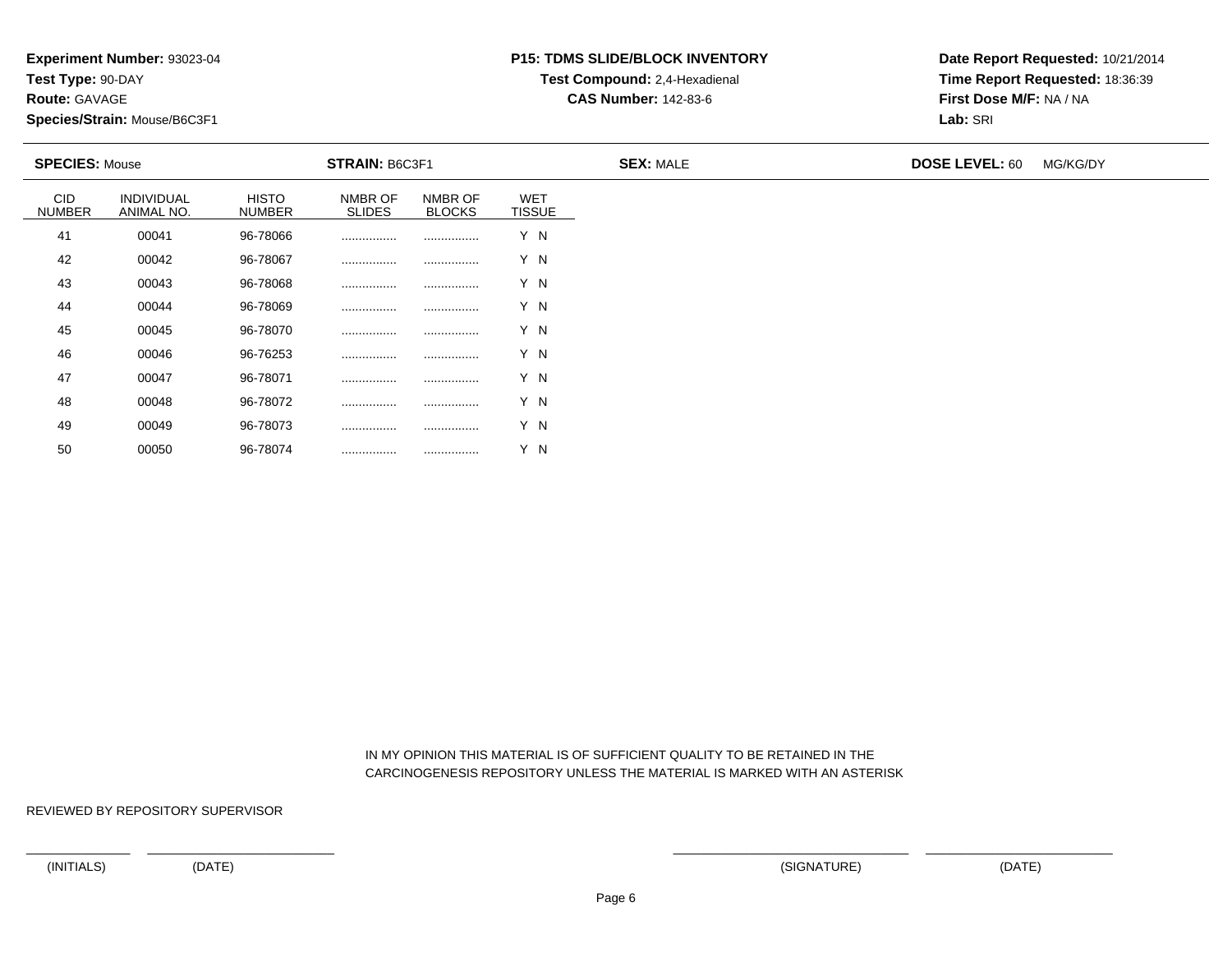**Route:** GAVAGE

60

**Species/Strain:** Mouse/B6C3F1

# **P15: TDMS SLIDE/BLOCK INVENTORYTest Compound:** 2,4-Hexadienal

**CAS Number:** 142-83-6

**Date Report Requested:** 10/21/2014**Time Report Requested:** 18:36:39**First Dose M/F:** NA / NA**Lab:** SRI

| <b>STRAIN: B6C3F1</b><br><b>SPECIES: Mouse</b> |                                 |                               |                          | <b>SEX: MALE</b>         | <b>DOSE LEVEL: 120 MG/KG/DY</b> |  |  |
|------------------------------------------------|---------------------------------|-------------------------------|--------------------------|--------------------------|---------------------------------|--|--|
| <b>CID</b><br><b>NUMBER</b>                    | <b>INDIVIDUAL</b><br>ANIMAL NO. | <b>HISTO</b><br><b>NUMBER</b> | NMBR OF<br><b>SLIDES</b> | NMBR OF<br><b>BLOCKS</b> | <b>WET</b><br><b>TISSUE</b>     |  |  |
| 51                                             | 00051                           | 96-78075                      |                          |                          | Y N                             |  |  |
| 52                                             | 00052                           | 96-78076                      |                          |                          | Y N                             |  |  |
| 53                                             | 00053                           | 96-78077                      |                          |                          | Y N                             |  |  |
| 54                                             | 00054                           | 96-78078                      |                          |                          | Y N                             |  |  |
| 55                                             | 00055                           | 96-78079                      |                          |                          | Y N                             |  |  |
| 56                                             | 00056                           | 96-78080                      |                          |                          | Y N                             |  |  |
| 57                                             | 00057                           | 96-78081                      |                          |                          | Y N                             |  |  |
| 58                                             | 00058                           | 96-78082                      |                          |                          | Y N                             |  |  |
| 59                                             | 00059                           | 96-78083                      |                          |                          | Y N                             |  |  |

 IN MY OPINION THIS MATERIAL IS OF SUFFICIENT QUALITY TO BE RETAINED IN THECARCINOGENESIS REPOSITORY UNLESS THE MATERIAL IS MARKED WITH AN ASTERISK

REVIEWED BY REPOSITORY SUPERVISOR

<sup>00060</sup> 96-78084 ................ ................ Y N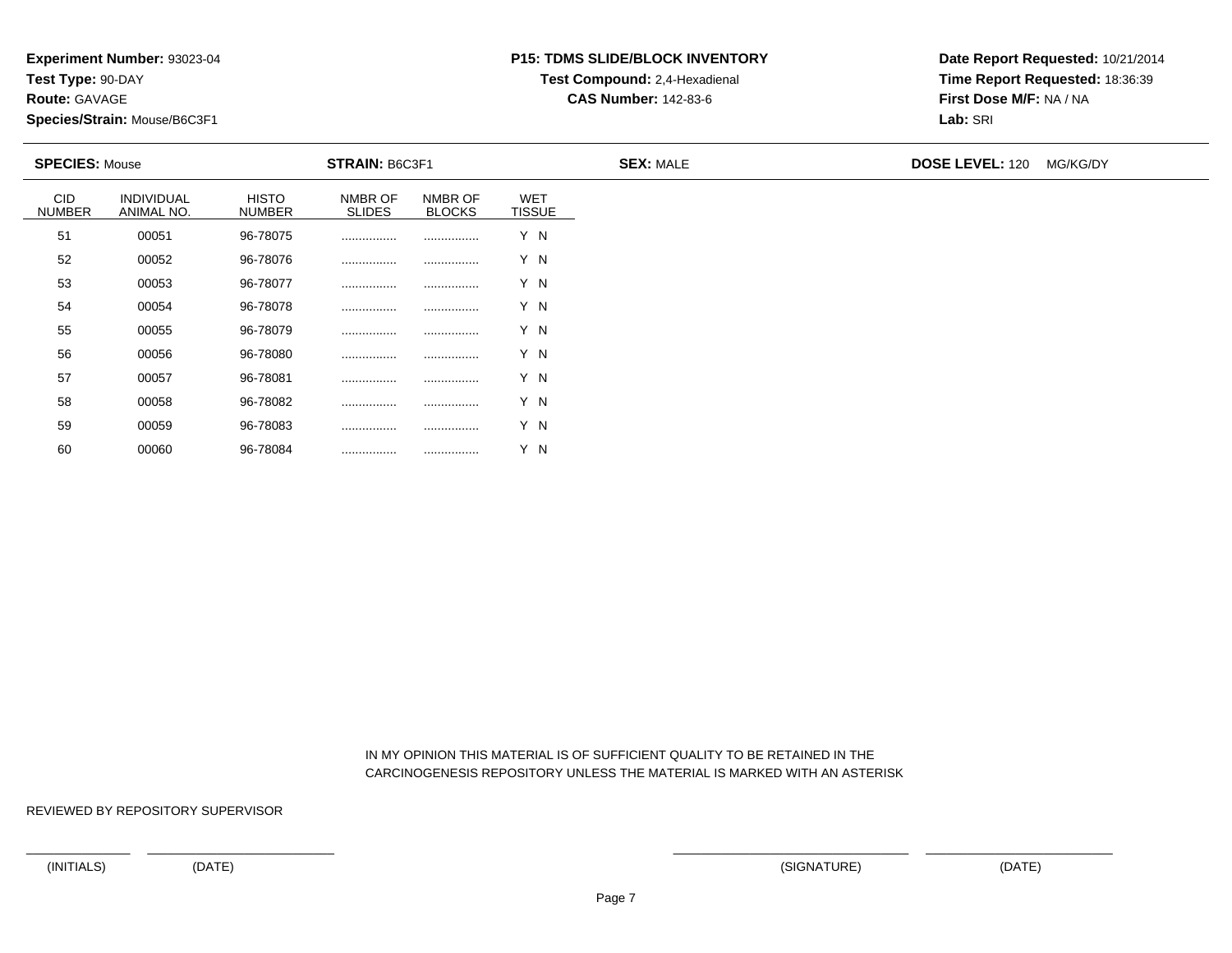**Experiment Number:** 93023-04

**Test Type:** 90-DAY

**Route:** GAVAGE

70

**Species/Strain:** Mouse/B6C3F1

# **P15: TDMS SLIDE/BLOCK INVENTORYTest Compound:** 2,4-Hexadienal

**CAS Number:** 142-83-6

**Date Report Requested:** 10/21/2014**Time Report Requested:** 18:36:39**First Dose M/F:** NA / NA**Lab:** SRI

| <b>SPECIES: Mouse</b>       |                          | STRAIN: B6C3F1                |                          |                          | <b>SEX: FEMALE</b>          | <b>DOSE LEVEL: 0</b> | MG/KG/DY |  |
|-----------------------------|--------------------------|-------------------------------|--------------------------|--------------------------|-----------------------------|----------------------|----------|--|
| <b>CID</b><br><b>NUMBER</b> | INDIVIDUAL<br>ANIMAL NO. | <b>HISTO</b><br><b>NUMBER</b> | NMBR OF<br><b>SLIDES</b> | NMBR OF<br><b>BLOCKS</b> | <b>WET</b><br><b>TISSUE</b> |                      |          |  |
| 61                          | 00061                    | 96-78085                      |                          |                          | Y N                         |                      |          |  |
| 62                          | 00062                    | 96-78086                      |                          |                          | Y N                         |                      |          |  |
| 63                          | 00063                    | 96-78087                      |                          |                          | Y N                         |                      |          |  |
| 64                          | 00064                    | 96-78088                      | .                        |                          | Y N                         |                      |          |  |
| 65                          | 00065                    | 96-78089                      |                          |                          | Y N                         |                      |          |  |
| 66                          | 00066                    | 96-78090                      |                          |                          | Y N                         |                      |          |  |
| 67                          | 00067                    | 96-78091                      |                          |                          | Y N                         |                      |          |  |
| 68                          | 00068                    | 96-78092                      |                          |                          | Y N                         |                      |          |  |
| 69                          | 00069                    | 96-78093                      |                          |                          | Y N                         |                      |          |  |

 IN MY OPINION THIS MATERIAL IS OF SUFFICIENT QUALITY TO BE RETAINED IN THECARCINOGENESIS REPOSITORY UNLESS THE MATERIAL IS MARKED WITH AN ASTERISK

REVIEWED BY REPOSITORY SUPERVISOR

<sup>00070</sup> 96-78094 ................ ................ Y N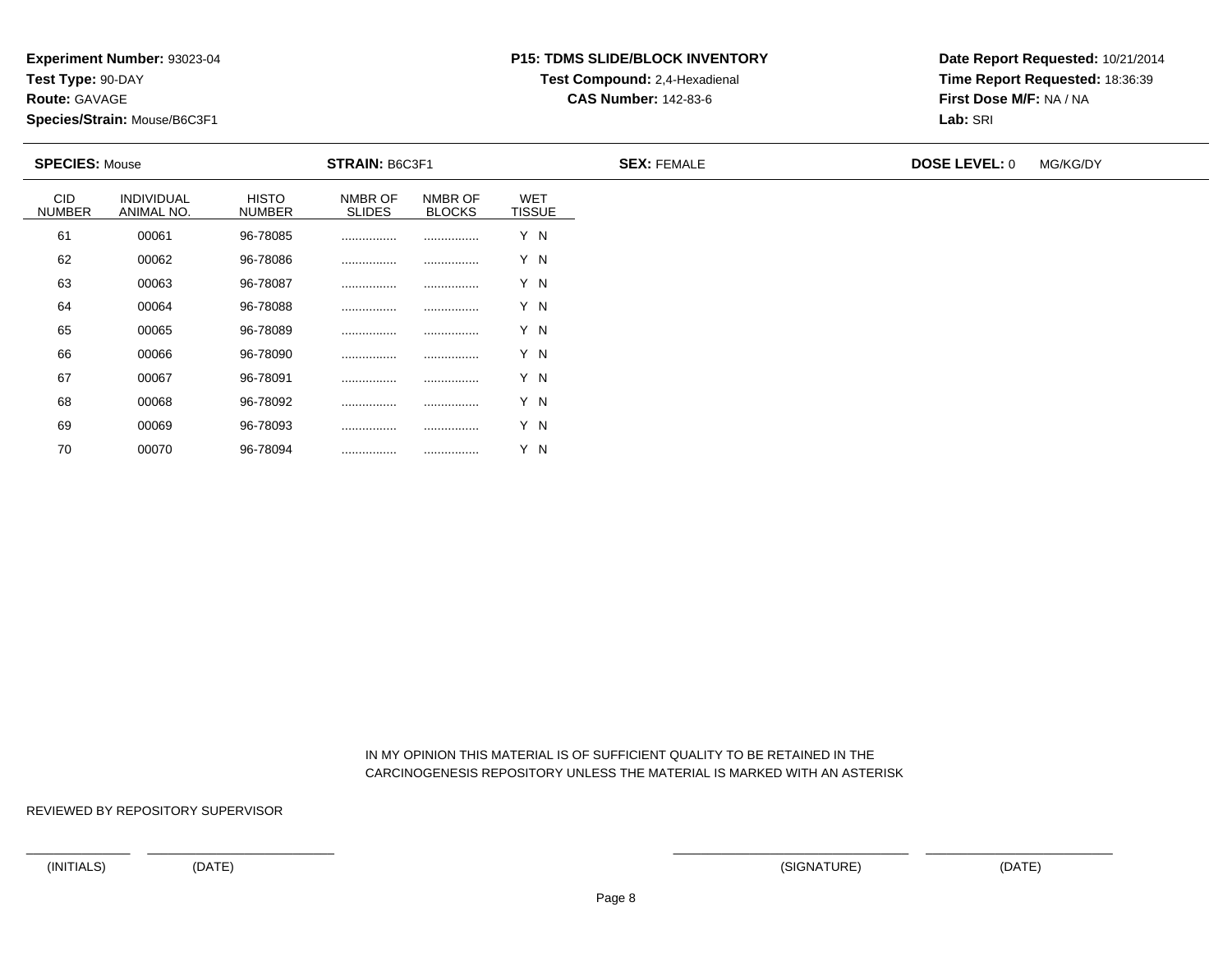**Route:** GAVAGE

80

**Species/Strain:** Mouse/B6C3F1

# **P15: TDMS SLIDE/BLOCK INVENTORYTest Compound:** 2,4-Hexadienal

**CAS Number:** 142-83-6

**Date Report Requested:** 10/21/2014**Time Report Requested:** 18:36:39**First Dose M/F:** NA / NA**Lab:** SRI

| <b>SPECIES: Mouse</b>       |                          |                               | STRAIN: B6C3F1           |                          |                             | <b>SEX: FEMALE</b> | <b>DOSE LEVEL: 7.5</b> | MG/KG/DY |
|-----------------------------|--------------------------|-------------------------------|--------------------------|--------------------------|-----------------------------|--------------------|------------------------|----------|
| <b>CID</b><br><b>NUMBER</b> | INDIVIDUAL<br>ANIMAL NO. | <b>HISTO</b><br><b>NUMBER</b> | NMBR OF<br><b>SLIDES</b> | NMBR OF<br><b>BLOCKS</b> | <b>WET</b><br><b>TISSUE</b> |                    |                        |          |
| 71                          | 00071                    | 96-78095                      |                          |                          | Y N                         |                    |                        |          |
| 72                          | 00072                    | 96-78096                      |                          |                          | Y N                         |                    |                        |          |
| 73                          | 00073                    | 96-78097                      |                          |                          | Y N                         |                    |                        |          |
| 74                          | 00074                    | 96-78098                      | .                        |                          | Y N                         |                    |                        |          |
| 75                          | 00075                    | 96-78099                      |                          |                          | Y N                         |                    |                        |          |
| 76                          | 00076                    | 96-78100                      |                          |                          | Y N                         |                    |                        |          |
| 77                          | 00077                    | 96-78101                      |                          |                          | Y N                         |                    |                        |          |
| 78                          | 00078                    | 96-78102                      |                          |                          | Y N                         |                    |                        |          |
| 79                          | 00079                    | 96-78103                      |                          |                          | Y N                         |                    |                        |          |

 IN MY OPINION THIS MATERIAL IS OF SUFFICIENT QUALITY TO BE RETAINED IN THECARCINOGENESIS REPOSITORY UNLESS THE MATERIAL IS MARKED WITH AN ASTERISK

REVIEWED BY REPOSITORY SUPERVISOR

<sup>00080</sup> 96-78104 ................ ................ Y N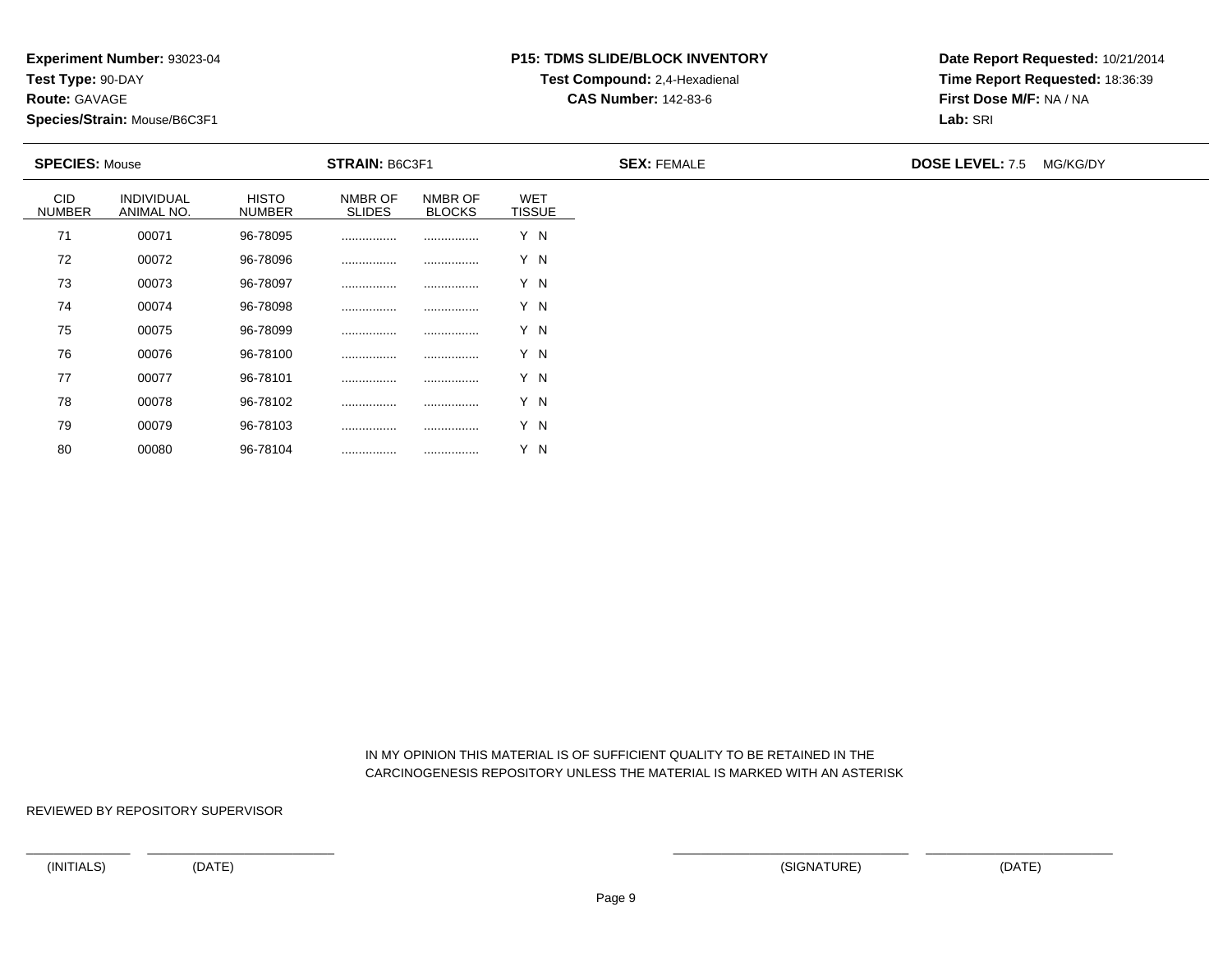**Route:** GAVAGE

90

**Species/Strain:** Mouse/B6C3F1

# **P15: TDMS SLIDE/BLOCK INVENTORYTest Compound:** 2,4-Hexadienal

**CAS Number:** 142-83-6

**Date Report Requested:** 10/21/2014**Time Report Requested:** 18:36:39**First Dose M/F:** NA / NA**Lab:** SRI

| <b>SPECIES: Mouse</b> |                          |                               | <b>STRAIN: B6C3F1</b>    |                          |                             | <b>SEX: FEMALE</b> | <b>DOSE LEVEL: 15</b> | MG/KG/DY |
|-----------------------|--------------------------|-------------------------------|--------------------------|--------------------------|-----------------------------|--------------------|-----------------------|----------|
| CID<br><b>NUMBER</b>  | INDIVIDUAL<br>ANIMAL NO. | <b>HISTO</b><br><b>NUMBER</b> | NMBR OF<br><b>SLIDES</b> | NMBR OF<br><b>BLOCKS</b> | <b>WET</b><br><b>TISSUE</b> |                    |                       |          |
| 81                    | 00081                    | 96-78105                      |                          |                          | Y N                         |                    |                       |          |
| 82                    | 00082                    | 96-78106                      |                          |                          | Y N                         |                    |                       |          |
| 83                    | 00083                    | 96-78107                      |                          |                          | Y N                         |                    |                       |          |
| 84                    | 00084                    | 96-78108                      |                          |                          | Y N                         |                    |                       |          |
| 85                    | 00085                    | 96-78109                      | .                        |                          | Y N                         |                    |                       |          |
| 86                    | 00086                    | 96-78110                      | .                        |                          | Y N                         |                    |                       |          |
| 87                    | 00087                    | 96-78111                      |                          |                          | Y N                         |                    |                       |          |
| 88                    | 00088                    | 96-78112                      |                          |                          | Y N                         |                    |                       |          |
| 89                    | 00089                    | 96-78113                      |                          |                          | Y N                         |                    |                       |          |

 IN MY OPINION THIS MATERIAL IS OF SUFFICIENT QUALITY TO BE RETAINED IN THECARCINOGENESIS REPOSITORY UNLESS THE MATERIAL IS MARKED WITH AN ASTERISK

REVIEWED BY REPOSITORY SUPERVISOR

<sup>00090</sup> 96-78114 ................ ................ Y N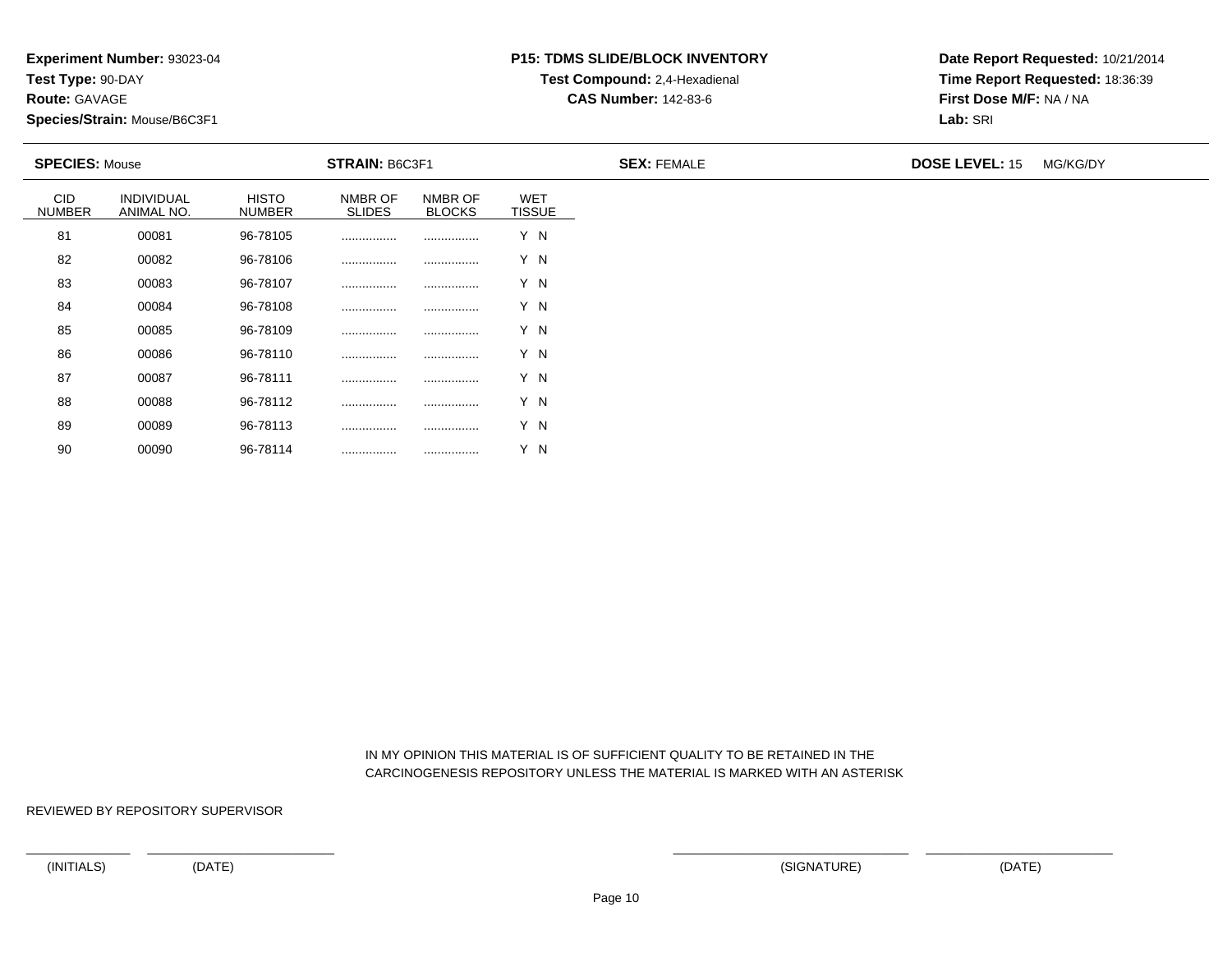**Route:** GAVAGE

100

**Species/Strain:** Mouse/B6C3F1

# **P15: TDMS SLIDE/BLOCK INVENTORYTest Compound:** 2,4-Hexadienal

**CAS Number:** 142-83-6

**Date Report Requested:** 10/21/2014**Time Report Requested:** 18:36:39**First Dose M/F:** NA / NA**Lab:** SRI

| <b>SPECIES: Mouse</b> |                          |                               | <b>STRAIN: B6C3F1</b>    |                          |                             | <b>SEX: FEMALE</b> | <b>DOSE LEVEL: 30</b> | MG/KG/DY |
|-----------------------|--------------------------|-------------------------------|--------------------------|--------------------------|-----------------------------|--------------------|-----------------------|----------|
| CID<br><b>NUMBER</b>  | INDIVIDUAL<br>ANIMAL NO. | <b>HISTO</b><br><b>NUMBER</b> | NMBR OF<br><b>SLIDES</b> | NMBR OF<br><b>BLOCKS</b> | <b>WET</b><br><b>TISSUE</b> |                    |                       |          |
| 91                    | 00091                    | 96-78115                      |                          |                          | Y N                         |                    |                       |          |
| 92                    | 00092                    | 96-78116                      | .                        |                          | Y N                         |                    |                       |          |
| 93                    | 00093                    | 96-78117                      |                          |                          | Y N                         |                    |                       |          |
| 94                    | 00094                    | 96-78118                      |                          |                          | Y N                         |                    |                       |          |
| 95                    | 00095                    | 96-78119                      | .                        |                          | Y N                         |                    |                       |          |
| 96                    | 00096                    | 96-78120                      | .                        |                          | Y N                         |                    |                       |          |
| 97                    | 00097                    | 96-78121                      |                          |                          | Y N                         |                    |                       |          |
| 98                    | 00098                    | 96-78122                      |                          |                          | Y N                         |                    |                       |          |
| 99                    | 00099                    | 96-78123                      |                          |                          | Y N                         |                    |                       |          |

 IN MY OPINION THIS MATERIAL IS OF SUFFICIENT QUALITY TO BE RETAINED IN THECARCINOGENESIS REPOSITORY UNLESS THE MATERIAL IS MARKED WITH AN ASTERISK

REVIEWED BY REPOSITORY SUPERVISOR

<sup>00100</sup> 96-78124 ................ ................ Y N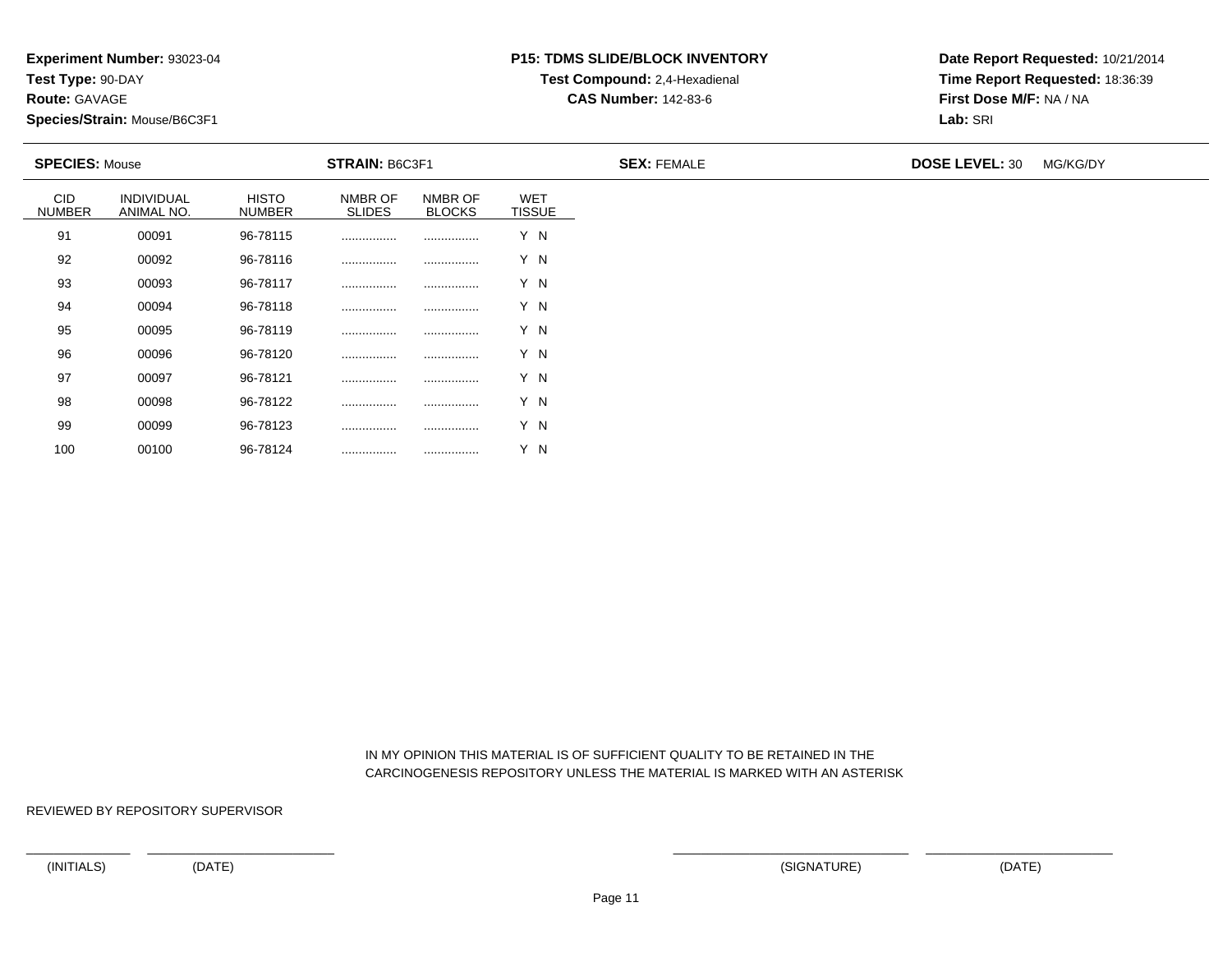**Experiment Number:** 93023-04

**Test Type:** 90-DAY

**Route:** GAVAGE

110

**Species/Strain:** Mouse/B6C3F1

# **P15: TDMS SLIDE/BLOCK INVENTORYTest Compound:** 2,4-Hexadienal

**CAS Number:** 142-83-6

**Date Report Requested:** 10/21/2014**Time Report Requested:** 18:36:39**First Dose M/F:** NA / NA**Lab:** SRI

| <b>SPECIES: Mouse</b>       |                          | STRAIN: B6C3F1                |                          |                          |                             | <b>SEX: FEMALE</b> | <b>DOSE LEVEL: 60</b> | MG/KG/DY |
|-----------------------------|--------------------------|-------------------------------|--------------------------|--------------------------|-----------------------------|--------------------|-----------------------|----------|
| <b>CID</b><br><b>NUMBER</b> | INDIVIDUAL<br>ANIMAL NO. | <b>HISTO</b><br><b>NUMBER</b> | NMBR OF<br><b>SLIDES</b> | NMBR OF<br><b>BLOCKS</b> | <b>WET</b><br><b>TISSUE</b> |                    |                       |          |
| 101                         | 00101                    | 96-78125                      |                          |                          | Y N                         |                    |                       |          |
| 102                         | 00102                    | 96-78126                      |                          |                          | Y N                         |                    |                       |          |
| 103                         | 00103                    | 96-78127                      |                          |                          | Y N                         |                    |                       |          |
| 104                         | 00104                    | 96-78128                      | .                        |                          | Y N                         |                    |                       |          |
| 105                         | 00105                    | 96-78129                      |                          |                          | Y N                         |                    |                       |          |
| 106                         | 00106                    | 96-78130                      |                          |                          | Y N                         |                    |                       |          |
| 107                         | 00107                    | 96-78131                      |                          |                          | Y N                         |                    |                       |          |
| 108                         | 00108                    | 96-78132                      |                          |                          | Y N                         |                    |                       |          |
| 109                         | 00109                    | 96-78133                      |                          |                          | Y N                         |                    |                       |          |

 IN MY OPINION THIS MATERIAL IS OF SUFFICIENT QUALITY TO BE RETAINED IN THECARCINOGENESIS REPOSITORY UNLESS THE MATERIAL IS MARKED WITH AN ASTERISK

REVIEWED BY REPOSITORY SUPERVISOR

<sup>00110</sup> 96-78134 ................ ................ Y N